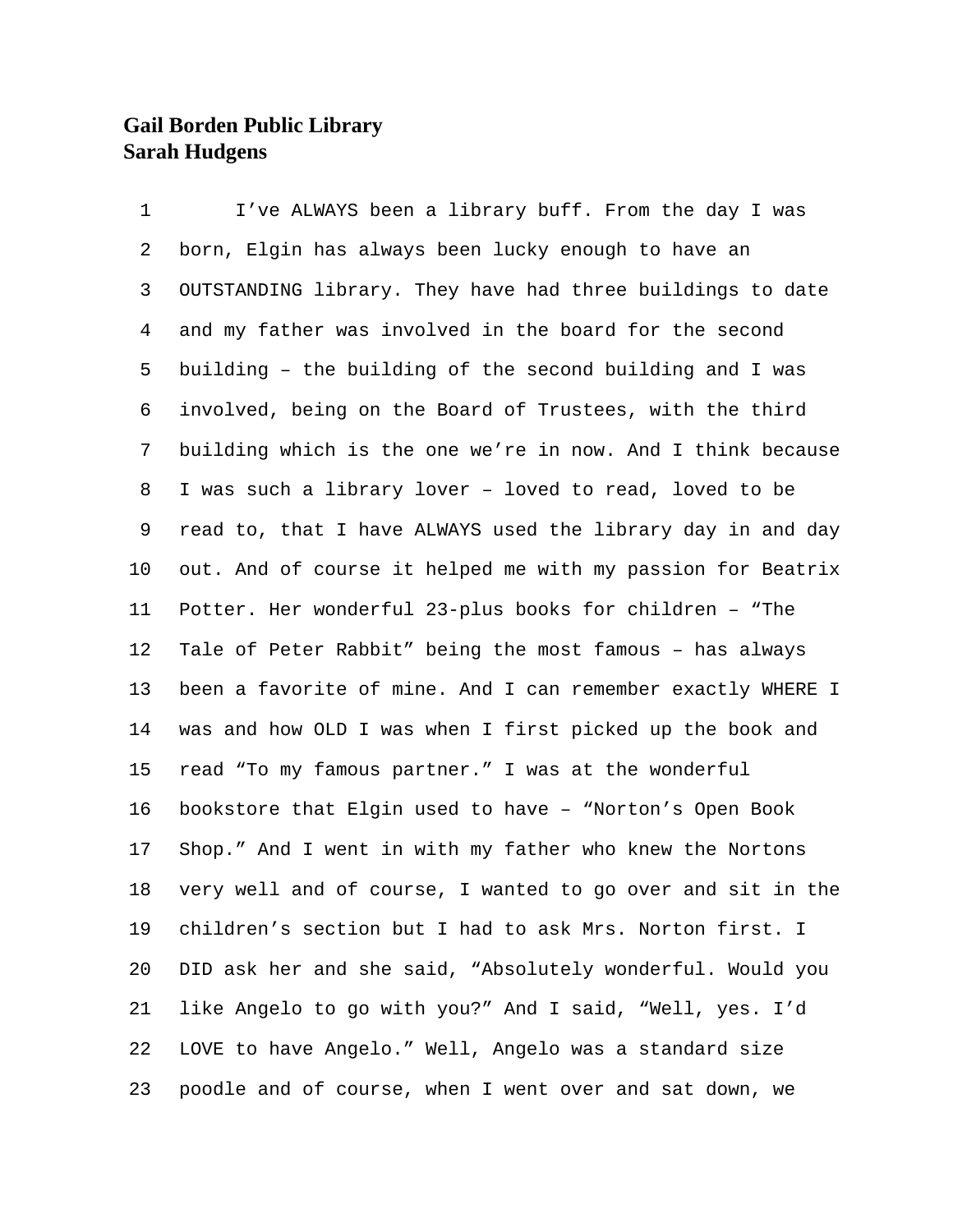## **Gail Borden Public Library Sarah Hudgens**

 were eye-to-eye and I REACHED over, picked up a little book that fit just perfectly in my hand and it was "The Tale of Peter Rabbit." Now at three I couldn't read words, but I CERTAINLY could "read" pictures. And to this day, Angelo is the best listener I have ever read to. And of course, libraries are the perfect place for "The Tale of Beatrix Potter" and "The Tale of Peter Rabbit" and I've done, you know, a NUMBER of programs HERE. Having a library, a wonderful, helpful library has just been an aide to SO MANY people here in Elgin. I remember before I sat on the Board, very shortly before, that the library had created just a very small space for Spanish-speaking books to be placed so that our Hispanic community could come in and find something. And I think we try and address here at the library ALL of the cultures that we find here in the community as much as we certainly can. We have a community college. Students come down to do reference work and write papers and do ALL kinds of things and get ALL the help that they need THROUGH Gail Borden Public Library PLUS the library that they have at Elgin Community College. It's a wonderful place to bring children and I think that children's books are probably my biggest passion. Although I am a voracious reader, I've REALLY connected with